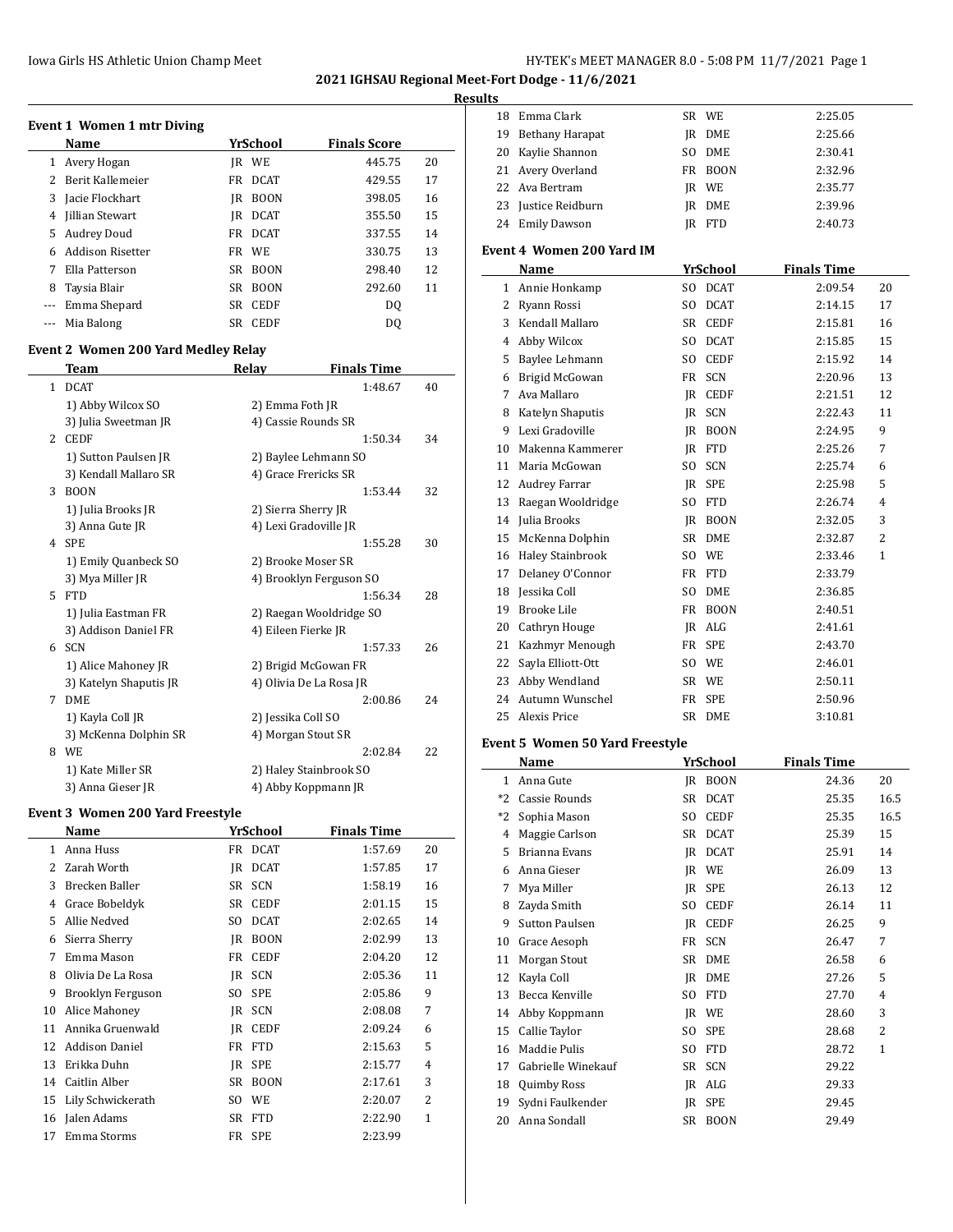### Iowa Girls HS Athletic Union Champ Meet **Hy-TEK's MEET MANAGER 8.0 - 5:08 PM 11/7/2021** Page 2

21 Quimby Ross JR ALG 1:05.22 22 Anna Sondall SR BOON 1:05.91

**2021 IGHSAU Regional Meet-Fort Dodge - 11/6/2021**

# **Results**

|       | (Event 5 Women 50 Yard Freestyle)               |     |                 |                    |    |
|-------|-------------------------------------------------|-----|-----------------|--------------------|----|
|       | Name                                            |     | YrSchool        | <b>Finals Time</b> |    |
| 21    | Antonia Venturi                                 |     | IR SCN          | 29.55              |    |
| 22    | Lisbeth Rodriguez                               | FR  | DME             | 29.59              |    |
| 23    | Lillian Shin                                    |     | IR FTD          | 29.67              |    |
| $*24$ | Jessilee Olson                                  | SR  | <b>BOON</b>     | 30.32              |    |
|       | *24 Emily Paulson                               |     | SO ALG          | 30.32              |    |
|       | 26 Addison Judas                                |     | FR WE           | 33.89              |    |
|       | 27 Kai Li Dong                                  |     | SO ALG          | 49.36              |    |
|       | <b>Event 6 Women 100 Yard Butterfly</b>         |     |                 |                    |    |
|       | Name                                            |     | YrSchool        | <b>Finals Time</b> |    |
|       | 1 Julia Sweetman                                |     | JR DCAT         | 59.74              | 20 |
| 2     | Zarah Worth                                     | IR  | <b>DCAT</b>     | 59.84              | 17 |
| 3     | Kendall Mallaro                                 | SR  | <b>CEDF</b>     | 1:00.14            | 16 |
| 4     | Cassie Rounds                                   | SR  | <b>DCAT</b>     | 1:01.39            | 15 |
| 5     | Julia Eastman                                   | FR  | FTD             | 1:02.09            | 14 |
| 6     | Katelyn Shaputis                                | IR  | SCN             | 1:03.13            | 13 |
| 7     | Mary Flikkema                                   | FR  | CEDF            | 1:03.50            | 12 |
| 8     | Anna Gieser                                     |     | IR WE           | 1:04.31            | 11 |
| 9     | McKenna Dolphin                                 | SR  | DME             | 1:05.58            | 9  |
| 10    | Payten Lehmann                                  |     | JR CEDF         | 1:08.66            | 7  |
| 11    | Kazhmyr Menough                                 |     | FR SPE          | 1:08.97            | 6  |
| 12    | <b>Addison Daniel</b>                           | FR  | FTD             | 1:10.57            | 5  |
| 13    | Julia Brooks                                    | JR  | <b>BOON</b>     | 1:11.28            | 4  |
| 14    | Rachel Moody                                    | SO. | <b>FTD</b>      | 1:13.06            | 3  |
| 15    | Autumn Wunschel                                 |     | FR SPE          | 1:13.80            | 2  |
| 16    | Bernadette Venturi                              |     | JR SCN          | 1:15.50            | 1  |
| 17    | Antonia Venturi                                 | JR  | SCN             | 1:16.06            |    |
|       | 18 Addison Wyman                                | FR  | <b>SPE</b>      | 1:16.18            |    |
| 19    | Abby Wendland                                   |     | SR WE           | 1:17.89            |    |
| 20    | Isabel Stafsholt                                |     | SO WE           | 1:21.61            |    |
| 21    | Chelbie Brown                                   |     | JR BOON         | 1:24.32            |    |
| 22    | Alexis Price                                    | SR  | DME             | 1:32.20            |    |
| 23    | Jaeda DeKoter                                   |     | SR DME          | 1:39.63            |    |
|       |                                                 |     |                 |                    |    |
|       | <b>Event 7 Women 100 Yard Freestyle</b><br>Name |     | <b>YrSchool</b> | <b>Finals Time</b> |    |
|       | 1 Grace Frericks                                |     |                 |                    |    |
|       |                                                 |     | SR CEDF         | 52.23              | 20 |
| 2     | Brecken Baller                                  |     | SR SCN          | 53.08              | 17 |
| 3     | Anna Gute                                       | JR  | <b>BOON</b>     | 53.89              | 16 |
| 4     | Eileen Fierke                                   | JR  | <b>FTD</b>      | 54.52              | 15 |
| 5     | Maggie Carlson                                  | SR  | <b>DCAT</b>     | 54.75              | 14 |
| 6     | Emma Foth                                       | JR  | <b>DCAT</b>     | 56.39              | 13 |
| 7     | Sophia Mason                                    | SO  | <b>CEDF</b>     | 56.52              | 12 |
| 8     | Grace Aesoph                                    | FR  | SCN             | 57.70              | 11 |
| 9     | Brianna Evans                                   | JR  | <b>DCAT</b>     | 57.85              | 9  |
| 10    | Emily Quanbeck                                  | SO  | SPE             | 58.14              | 7  |
| 11    | Lillian Gross                                   | FR  | SPE             | 58.51              | 6  |
| 12    | Morgan Stout                                    | SR  | DME             | 58.61              | 5  |
| 13    | Mary Flikkema                                   | FR  | CEDF            | 58.64              | 4  |
| 14    | Kayla Coll                                      | JR  | DME             | 1:00.70            | 3  |
| 15    | Delaney O'Connor                                | FR  | <b>FTD</b>      | 1:01.17            | 2  |
| 16    | Kate Miller                                     |     | SR WE           | 1:01.63            | 1  |

17 Winnifred Nice FR SCN 1:02.77 18 Paxton Swanson SR BOON 1:03.58 19 Jalen Adams SR FTD 1:03.59 20 Abby Koppmann JR WE 1:04.72

| 23                                      | Sydni Faulkender                            |     | JR SPE              | 1:06.08                                       |    |  |  |  |
|-----------------------------------------|---------------------------------------------|-----|---------------------|-----------------------------------------------|----|--|--|--|
|                                         | 24 Lucy Prescott                            | SO. | WE                  | 1:06.76                                       |    |  |  |  |
| 25                                      | Mackenzie Lueder                            | SO. | DME                 | 1:06.78                                       |    |  |  |  |
| <b>Event 8 Women 500 Yard Freestyle</b> |                                             |     |                     |                                               |    |  |  |  |
|                                         | Name                                        |     | YrSchool            | <b>Finals Time</b>                            |    |  |  |  |
| $\mathbf{1}$                            | Anna Huss                                   |     | FR DCAT             | 5:17.02                                       | 20 |  |  |  |
|                                         | 2 Allie Nedved                              | SO. | <b>DCAT</b>         | 5:24.34                                       | 17 |  |  |  |
|                                         | 3 Grace Bobeldyk                            | SR  | <b>CEDF</b>         | 5:25.44                                       | 16 |  |  |  |
|                                         | 4 Claire Carlson                            |     | SO DCAT             | 5:28.86                                       | 15 |  |  |  |
| 5                                       | Olivia De La Rosa                           |     | IR SCN              | 5:30.44                                       | 14 |  |  |  |
|                                         | 6 Emma Mason                                |     | FR CEDF             | 5:30.60                                       | 13 |  |  |  |
|                                         | 7 Sierra Sherry                             |     | JR BOON             | 5:36.32                                       | 12 |  |  |  |
|                                         | 8 Annika Gruenwald                          |     | JR CEDF             | 5:42.58                                       | 11 |  |  |  |
| 9                                       | Scarlett Walsh                              |     | SO SCN              | 5:48.95                                       | 9  |  |  |  |
| 10                                      | Gabrielle Winekauf                          |     | SR SCN              | 5:53.33                                       | 7  |  |  |  |
|                                         | 11 Caitlin Alber                            |     | SR BOON             | 6:11.41                                       | 6  |  |  |  |
|                                         | 12 Erikka Duhn                              |     | JR SPE              | 6:18.73                                       | 5  |  |  |  |
|                                         | 13 Kamdyn Van Gelder                        |     | SO SPE              | 6:19.18                                       | 4  |  |  |  |
|                                         | 14 Sayla Elliott-Ott                        |     | SO WE               | 6:23.76                                       | 3  |  |  |  |
|                                         | 15 Maria Elizondo                           |     | SR FTD              | 6:28.91                                       | 2  |  |  |  |
|                                         | 16 Emma Clark                               |     | SR WE               | 6:30.66                                       | 1  |  |  |  |
|                                         | 17 Olivia Anderson                          |     | SR FTD              | 6:31.57                                       |    |  |  |  |
|                                         | 18 Emma Storms                              |     | FR SPE              | 6:37.28                                       |    |  |  |  |
|                                         | 19 Bethany Harapat                          |     | JR DME              | 6:40.44                                       |    |  |  |  |
|                                         | 20 Ava Bertram                              |     | IR WE               | 6:53.94                                       |    |  |  |  |
|                                         | 21 Isabelle Berger                          |     | SR FTD              | 6:54.82                                       |    |  |  |  |
| 22                                      | Justice Reidburn                            |     | JR DME              | 7:25.14                                       |    |  |  |  |
| ---                                     | Kaylie Shannon                              |     | SO DME              | DQ                                            |    |  |  |  |
|                                         |                                             |     |                     |                                               |    |  |  |  |
|                                         | Event 9 Women 200 Yard Freestyle Relay      |     |                     |                                               |    |  |  |  |
|                                         | Team                                        |     | Relay               | <b>Finals Time</b>                            |    |  |  |  |
| $\mathbf{1}$                            | <b>DCAT</b>                                 |     |                     | 1:38.43                                       | 40 |  |  |  |
|                                         | 1) Anna Huss FR                             |     | 2) Zarah Worth JR   |                                               |    |  |  |  |
|                                         | 3) Maggie Carlson SR                        |     |                     | 4) Cassie Rounds SR                           |    |  |  |  |
|                                         | 2 CEDF                                      |     |                     | 1:41.96                                       | 34 |  |  |  |
|                                         | 1) Sophia Mason SO                          |     | 2) Zayda Smith SO   | 4) Grace Bobeldyk SR                          |    |  |  |  |
| 3                                       | 3) Sutton Paulsen JR<br><b>BOON</b>         |     |                     | 1:42.48                                       | 32 |  |  |  |
|                                         | 1) Anna Gute JR                             |     |                     | 2) Lexi Gradoville JR                         |    |  |  |  |
|                                         | 3) Brooke Lile FR                           |     | 4) Sierra Sherry JR |                                               |    |  |  |  |
|                                         | 4 SCN                                       |     |                     | 1:43.47                                       | 30 |  |  |  |
|                                         | 1) Brigid McGowan FR                        |     |                     | 2) Maria McGowan SO                           |    |  |  |  |
|                                         | 3) Grace Aesoph FR                          |     |                     | 4) Brecken Baller SR                          |    |  |  |  |
|                                         | 5 SPE                                       |     |                     | 1:44.25                                       | 28 |  |  |  |
|                                         |                                             |     |                     |                                               |    |  |  |  |
|                                         |                                             |     |                     |                                               |    |  |  |  |
|                                         | 1) Mya Miller JR                            |     |                     | 2) Brooke Moser SR                            |    |  |  |  |
|                                         | 3) Lillian Gross FR<br>6 FTD                |     |                     | 4) Brooklyn Ferguson SO<br>1:44.39            | 26 |  |  |  |
|                                         |                                             |     |                     |                                               |    |  |  |  |
|                                         | 1) Eileen Fierke JR<br>3) Becca Kenville SO |     |                     | 2) Makenna Kammerer JR<br>4) Julia Eastman FR |    |  |  |  |
|                                         | 7 WE                                        |     |                     | 1:47.25                                       | 24 |  |  |  |
|                                         | 1) Anna Gieser JR                           |     |                     | 2) Haley Stainbrook SO                        |    |  |  |  |
|                                         | 3) Kate Miller SR                           |     |                     | 4) Lily Schwickerath SO                       |    |  |  |  |
|                                         | 8 DME                                       |     |                     | 1:47.75                                       | 22 |  |  |  |

3) McKenna Dolphin SR 4) Kayla Coll JR